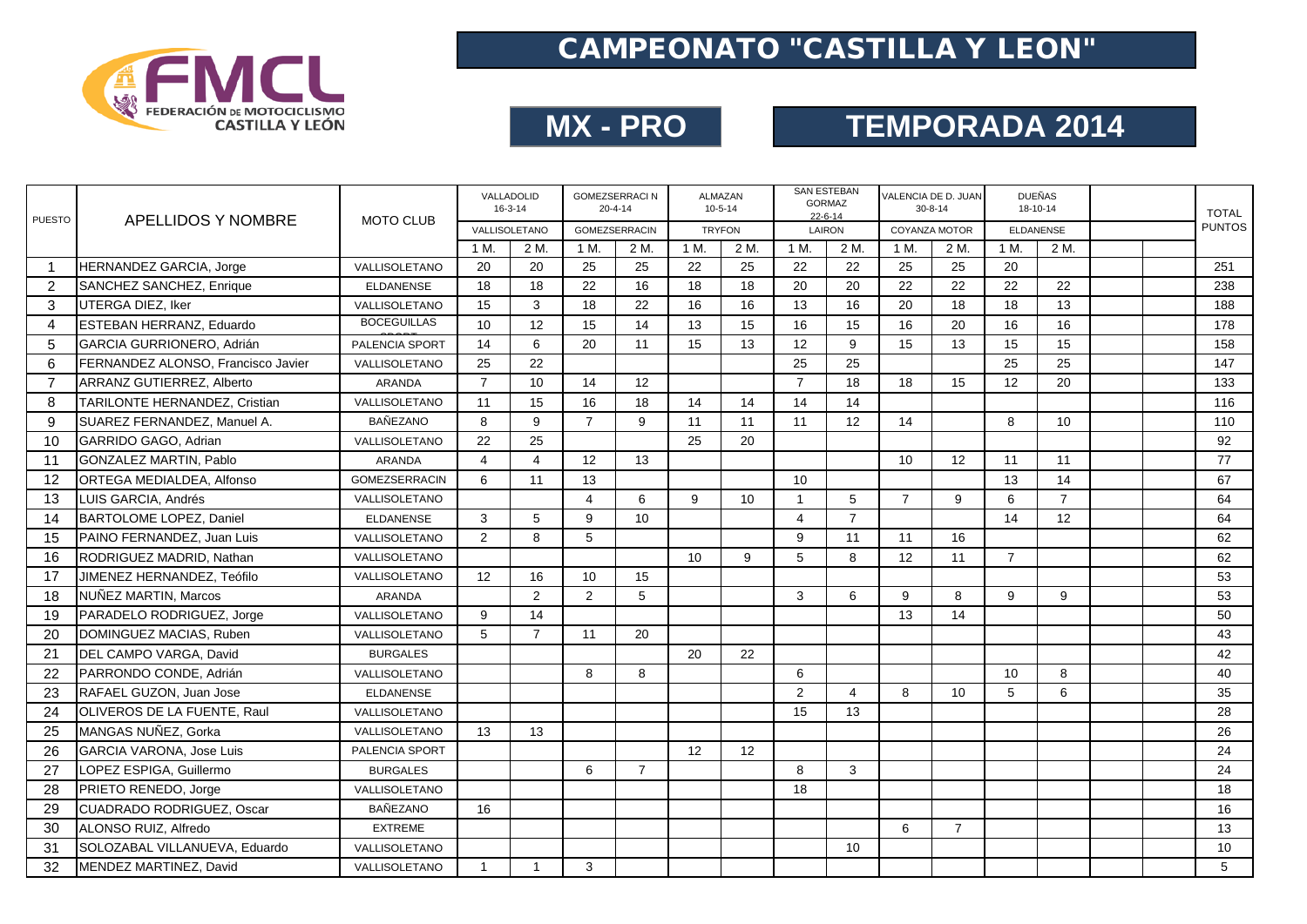| $\Omega$<br>აა | . AMIGO, Sergio<br><b>ICARRAL</b> | PALENCIA SPORT |  |  |  |  |  |  |  |  |
|----------------|-----------------------------------|----------------|--|--|--|--|--|--|--|--|
|                |                                   |                |  |  |  |  |  |  |  |  |



## **JUNIOR**

## **TEMPORADA 2014**

| PUESTO | APELLIDOS Y NOMBRE      | <b>MOTO CLUB</b>      | VALLADOLID<br>$16 - 3 - 14$ |      | <b>GOMEZSERRACI N</b> | $20 - 4 - 14$ |               | ALMAZAN<br>$10 - 5 - 14$ | <b>SAN ESTEBAN</b><br>GORMAZ<br>22-6-14 |      | $30 - 8 - 14$        | VALENCIA DE D. JUAN | DUEÑAS           | 18-10-14 |  | <b>TOTAL</b>  |
|--------|-------------------------|-----------------------|-----------------------------|------|-----------------------|---------------|---------------|--------------------------|-----------------------------------------|------|----------------------|---------------------|------------------|----------|--|---------------|
|        |                         |                       | VALLISOLETANO               |      | <b>GOMEZSERRACIN</b>  |               | <b>TRYFON</b> |                          | LAIRON                                  |      | <b>COYANZA MOTOR</b> |                     | <b>ELDANENSE</b> |          |  | <b>PUNTOS</b> |
|        |                         |                       | 1 M.                        | 2 M. | M.                    | 2 M.          | 1 M.          | 2 M.                     | 1 M.                                    | 2 M. | 1 M.                 | 2 M.                | 1 M.             | 2 M.     |  |               |
|        | UTERGA DIEZ, Iker       | VALLISOLETANO         | 25                          | 22   | 25                    | 25            | 25            | 25                       | 25                                      | 25   | 25                   | 25                  | 25               | 25       |  | 297           |
| 2      | NUÑEZ MARTIN, Marcos    | ARANDA                | 16                          | 20   | 16                    | 18            |               |                          | 20                                      | 22   | 22                   | 22                  | 20               | 22       |  | 198           |
| 3      | PARRONDO CONDE, Adrian  | <b>PALENCIA SPORT</b> | 18                          | 15   | 20                    | 20            |               |                          | 22                                      |      |                      |                     | 22               | 20       |  | 137           |
| 4      | DOMINGUEZ MACIAS, Ruben | VALLISOLETANO         | 22                          | 25   | 22                    | 22            |               |                          |                                         |      |                      |                     |                  |          |  | 91            |
| 5      | MENDEZ MARTINEZ, David  | VALLISOLETANO         | 20                          | 18   | 18                    |               |               |                          |                                         |      |                      |                     |                  |          |  | 56            |
| -6     | MARIA HUIDOBRO, David   | <b>BURGOS SPORT</b>   | 15                          | 16   |                       |               |               |                          |                                         |      |                      |                     |                  |          |  | 31            |
|        | CARRAL AMIGO, Sergio    | <b>PALENCIA SPORT</b> |                             |      | 15                    |               |               |                          |                                         |      |                      |                     |                  |          |  | 15            |
|        |                         |                       |                             |      |                       |               |               |                          |                                         |      |                      |                     |                  |          |  |               |



#### CAMPEONATO "CASTILLA Y LEON"

**FUN - A**

## **TEMPORADA 2014**

| <b>PUESTO</b> | APELLIDOS Y NOMBRE            | <b>MOTO CLUB</b>     | VALLADOLID    | 16-3-14 | 20-4-14              | <b>GOMEZSERRACI N</b> | ALMAZAN<br>$10 - 5 - 14$ |      | <b>SAN ESTEBAN</b><br>GORMAZ<br>$22 - 6 - 14$ |      | $30 - 8 - 14$        | VALENCIA DE D. JUAN | <b>DUEÑAS</b><br>18-10-14 |      |  | <b>TOTAL</b>  |
|---------------|-------------------------------|----------------------|---------------|---------|----------------------|-----------------------|--------------------------|------|-----------------------------------------------|------|----------------------|---------------------|---------------------------|------|--|---------------|
|               |                               |                      | VALLISOLETANO |         | <b>GOMEZSERRACIN</b> |                       | <b>TRYFON</b>            |      | LAIRON                                        |      | <b>COYANZA MOTOR</b> |                     | <b>ELDANENSE</b>          |      |  | <b>PUNTOS</b> |
|               |                               |                      | M.            | 2 M.    | 1 M.                 | 2 M.                  | 1 M.                     | 2 M. | 'М.                                           | 2 M. | 1 M.                 | 2 M.                | 1 M.                      | 2 M. |  |               |
|               | VICENTE RUIZ, Jose Luis       | <b>GOMEZSERRACIN</b> | 16            |         | 25                   | 25                    | 22                       | 25   | 18                                            | 25   | 22                   | -20                 | 16                        |      |  | 214           |
|               | BAEZA GARCIA, Jorge           | ARANDA               | 20            | 22      | 22                   |                       | 25                       | 22   | 20                                            | 22   |                      |                     | 25                        |      |  | 178           |
|               | MEDINA MUÑOZ, Santiago        | GOMEZSERRACIN        |               |         | 18                   | 16                    | 18                       | 16   | 15                                            | 16   | 15                   | 16                  | 14                        | 16   |  | 177           |
|               | RODRIGUEZ RAMALLO, Kevin      | VALLISOLETANO        |               | 15      | 11                   | 13                    | 16                       | 20   | 13                                            | 20   | 20                   | 25                  |                           |      |  | 153           |
|               | <b>GUTIERREZ CIDON, Lucas</b> | <b>BENAVENTANO</b>   |               |         | 16                   | 22                    |                          |      |                                               |      | 25                   | 22                  |                           | 18   |  | 130           |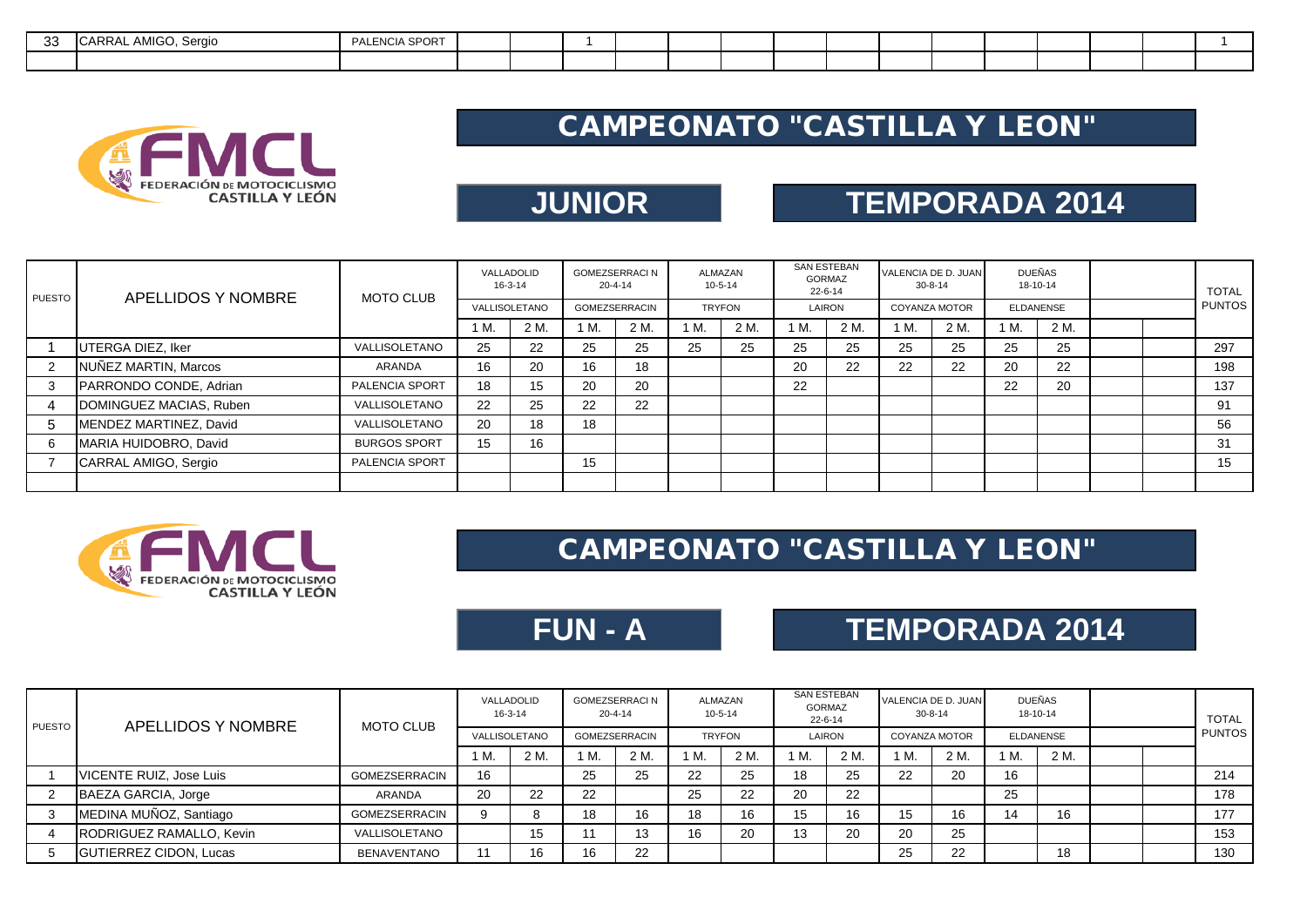| 6              | SAIZ URBAN, Vicente                  | <b>BURGOS SPORT</b>  | 12             |                | 10             | 10             | 13 | 13 | 12              | 12             |    |    | 15             | 14              |  | 111 |
|----------------|--------------------------------------|----------------------|----------------|----------------|----------------|----------------|----|----|-----------------|----------------|----|----|----------------|-----------------|--|-----|
| $\overline{7}$ | CARRO GIL, Adrián                    | LAIRON               | 18             |                | 14             |                |    |    | 22              |                |    |    | 20             | 22              |  | 96  |
| 8              | CIRIA ESPEJA, Alberto                | <b>TRYFON</b>        |                |                | 12             | 12             | 15 | 18 | 11              | 15             |    |    |                |                 |  | 83  |
| 9              | HERNANDEZ SANZ, Victor               | LAIRON               | 14             | 11             |                |                | 14 | 15 | 14              | 14             |    |    |                |                 |  | 82  |
| 10             | SANCHA SANCHEZ, Victor               | <b>BURGOS SPORT</b>  | 4              | $\overline{7}$ | 9              | 9              | 12 | 12 |                 |                |    |    | 12             | 15              |  | 80  |
| 11             | LAZARO CABAÑEZ, David                | ARANDA               |                |                |                |                |    |    | 16              | 18             |    |    | 18             | 20              |  | 72  |
| 12             | CASTRO CARRETERO, Yordi              | <b>BAÑEZANO</b>      | 13             | 18             | 20             | 20             |    |    |                 |                |    |    |                |                 |  | 71  |
| 13             | BARTOLOMÉ LÓPEZ, Victor              | <b>ELDANENSE</b>     | 8              | 14             |                |                |    |    |                 |                |    |    | 22             | 25              |  | 69  |
| 14             | ARIAS SESMA, Sergio                  | VALLISOLETANO        | 5              | 5              |                |                |    |    | 8               | 10             | 18 | 18 |                |                 |  | 64  |
| 15             | CABRAL SAIZ, Raul                    | VALLISOLETANO        | 15             |                | $\overline{7}$ | 15             |    |    | 25              |                |    |    |                |                 |  | 62  |
| 16             | DE LA FUENTE GARCIA, Ruben           | VALLISOLETANO        | $\overline{7}$ | 4              |                |                |    |    | 9               | 11             |    |    | 13             | 12              |  | 56  |
| 17             | RIVERA ARRANZ, Diego                 | VALLISOLETANO        | 6              | 13             | 15             | 18             |    |    |                 |                |    |    |                |                 |  | 52  |
| 18             | IGLESIAS RODRIGUEZ, Antonio          | <b>BAÑEZANO</b>      |                |                |                |                |    |    |                 |                | 13 | 15 | 11             | 11              |  | 50  |
| 19             | YUSTA MARTINEZ, Evelio               | LAIRON               | 25             | 25             |                |                |    |    |                 |                |    |    |                |                 |  | 50  |
| 20             | ALONSO ISLA, Oscar                   | LAIRON               | 10             | 12             |                |                |    |    | 10 <sup>°</sup> | 13             |    |    |                |                 |  | 45  |
| 21             | DIEGUEZ TOME, Pedro                  | VALLISOLETANO        |                | 2              | 6              | 8              |    |    |                 |                | 16 | 13 |                |                 |  | 45  |
| 22             | DE LA HERA FONTANEDA, Borja          | VALLISOLETANO        | 22             | 20             |                |                |    |    |                 |                |    |    |                |                 |  | 42  |
| 23             | GONZALEZ SANCHEZ, Fco. Javier        | VALLISOLETANO        |                |                | 5              | 11             |    |    |                 |                |    |    | 9              | 13              |  | 38  |
| 24             | <b>ESTEBAN MARTIN, Roberto</b>       | VALLISOLETANO        |                |                |                |                | 11 | 11 | $\overline{7}$  | 9              |    |    |                |                 |  | 38  |
| 25             | ALONSO RUIZ, Alfredo                 | <b>EXTREME</b>       | $\overline{2}$ | 6              | 13             | 14             |    |    |                 |                |    |    |                |                 |  | 35  |
| 26             | ELVIRA CHAMARRO, Jaime               | <b>TRYFON</b>        |                |                |                |                | 20 | 14 |                 |                |    |    |                |                 |  | 34  |
| 27             | <b>ESTEBAN MARTIN, Miguel Rafael</b> | VALLISOLETANO        |                |                |                |                | 10 | 10 | 5               | $\overline{7}$ |    |    |                |                 |  | 32  |
| 28             | SASTRE CEBALLOS, Raúl                | <b>MIRANDES</b>      |                | $\overline{1}$ | $\overline{4}$ | 4              |    |    | $\overline{4}$  | 5              |    |    | 6              | $\overline{7}$  |  | 31  |
| 29             | LOZANO PANERO, Roberto               | VALLISOLETANO        |                | 9              | 2              | $\overline{7}$ |    |    |                 |                | 12 |    |                |                 |  | 30  |
| 30             | CAMALEÑO BARROCA, Pablo              | VALDEVILANOS         |                |                |                |                |    |    | 3               | 6              |    |    | 10             | 9               |  | 28  |
| 31             | FERNANDEZ GOMEZ, David               | <b>ASTORGA</b>       |                |                |                |                |    |    |                 |                | 14 | 14 |                |                 |  | 28  |
| 32             | SANTOS LOPEZ, Ignacio                | <b>GOMEZSERRACIN</b> | $\overline{1}$ | 10             |                |                | 10 |    |                 |                |    |    |                |                 |  | 21  |
| 33             | FERNANDEZ MIGUEL, Raul               | VALLISOLETANO        | 3              |                |                |                |    |    |                 |                |    |    | 8              | 8               |  | 19  |
| 34             | GIRALDO ROJO, Jose Antonio           | VALDEVILANOS         |                |                |                |                |    |    |                 |                |    |    | $\overline{7}$ | 10 <sup>°</sup> |  | 17  |
| 35             | SALVADOR ARNAIZ, Raul                | <b>ELDANENSE</b>     |                |                |                |                |    |    | 6               | 8              |    |    |                |                 |  | 14  |
| 36             | LAPEÑA BORJABAD, Rodrigo             | <b>TRYFON</b>        |                |                | 8              | 6              |    |    |                 |                |    |    |                |                 |  | 14  |
| 37             | VELASCO CALLEJO, Francisco           | VALLISOLETANO        |                | 3              | 3              | 5              |    |    |                 |                |    |    |                |                 |  | 11  |
| 38             | FERNANDEZ VEGA, David                | <b>ASTORGA</b>       |                |                |                |                |    |    |                 |                | 11 |    |                |                 |  | 11  |
|                |                                      |                      |                |                |                |                |    |    |                 |                |    |    |                |                 |  |     |



**FUN - F CONTREMPORADA 2014**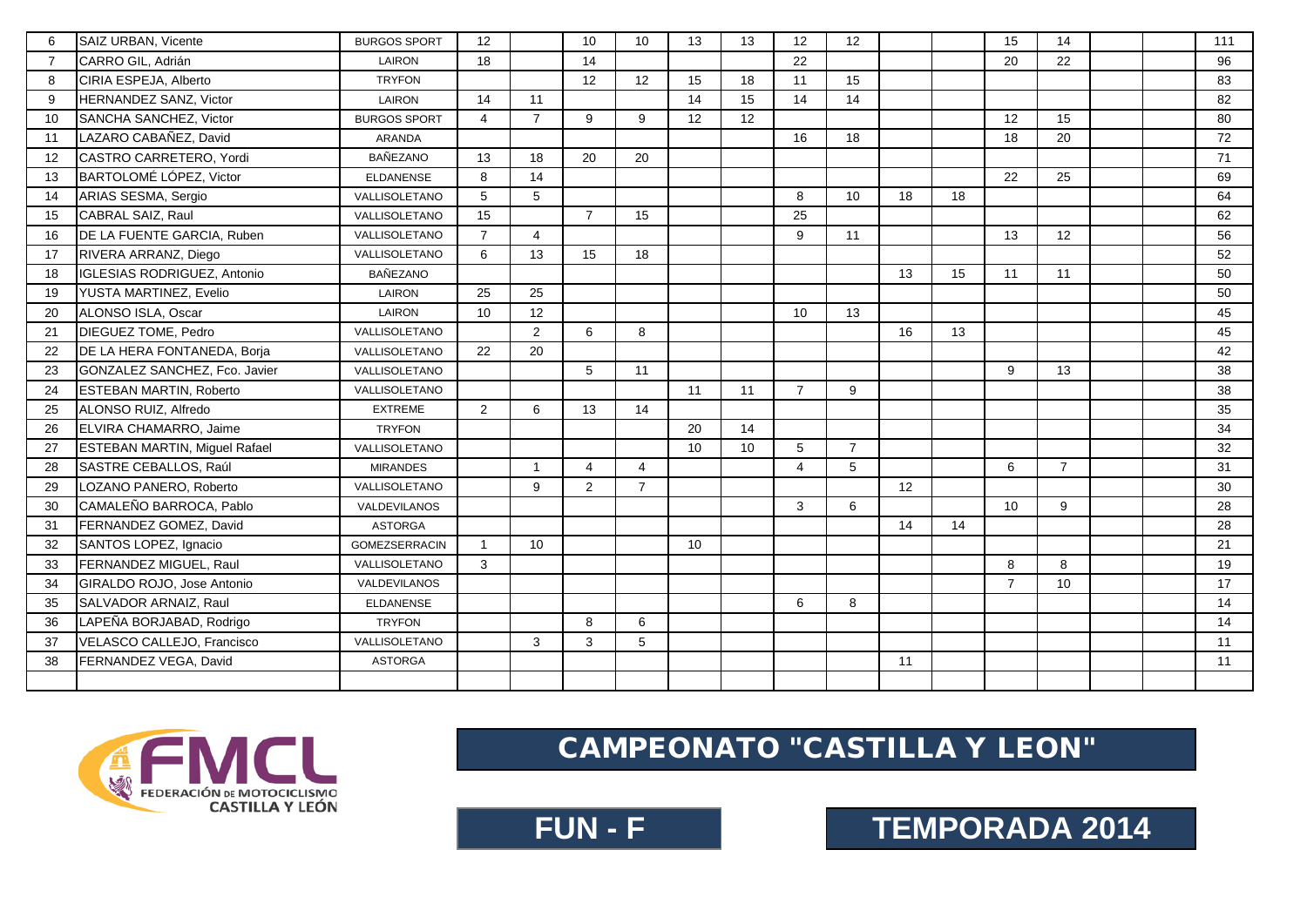| PUESTO | APELLIDOS Y NOMBRE | MOTO CLUB |      | VALLADOLID<br>$16 - 3 - 14$ |      | GOMEZSERRACI N<br>$20 - 4 - 14$ |               | ALMAZAN<br>10-5-14 | <b>GORMAZ</b> | SAN ESTEBAN<br>22-6-14 | VALENCIA DE D. JUAN | 30-8-14       |    | DUEÑAS<br>18-10-14 |  | <b>TOTAL</b>  |
|--------|--------------------|-----------|------|-----------------------------|------|---------------------------------|---------------|--------------------|---------------|------------------------|---------------------|---------------|----|--------------------|--|---------------|
|        |                    |           |      | VALLISOLETANO               |      | GOMEZSERRACIN                   | <b>TRYFON</b> |                    |               | LAIRON                 |                     | COYANZA MOTOR |    | <b>ELDANENSE</b>   |  | <b>PUNTOS</b> |
|        |                    |           | 1 M. | 2 M.                        | 1 M. | 2 M.                            | 1 M.          | 2 M.               | 1 M.          | 2 M.                   | 1 M.                | 2 M.          | М. | 2 M.               |  |               |
|        |                    |           |      |                             |      |                                 |               |                    |               |                        |                     |               |    |                    |  |               |
|        |                    |           |      |                             |      |                                 |               |                    |               |                        |                     |               |    |                    |  |               |
|        |                    |           |      |                             |      |                                 |               |                    |               |                        |                     |               |    |                    |  |               |
|        |                    |           |      |                             |      |                                 |               |                    |               |                        |                     |               |    |                    |  |               |
|        |                    |           |      |                             |      |                                 |               |                    |               |                        |                     |               |    |                    |  |               |



**VETERANO**

# **TEMPORADA 2014**

| <b>PUESTO</b>  | APELLIDOS Y NOMBRE                  | <b>MOTO CLUB</b>       | VALLADOLID<br>$16 - 3 - 14$ |                   | <b>GOMEZSERRACI N</b><br>$20 - 4 - 14$ |      |      | ALMAZAN<br>$10 - 5 - 14$ | <b>SAN ESTEBAN</b><br><b>GORMAZ</b><br>$22 - 6 - 14$ |      |                      | VALENCIA DE D. JUAN<br>$30 - 8 - 14$ |      | <b>DUEÑAS</b><br>18-10-14 | <b>TOTAL</b>  |
|----------------|-------------------------------------|------------------------|-----------------------------|-------------------|----------------------------------------|------|------|--------------------------|------------------------------------------------------|------|----------------------|--------------------------------------|------|---------------------------|---------------|
|                |                                     |                        | VALLISOLETANO               |                   | <b>GOMEZSERRACIN</b>                   |      |      | <b>TRYFON</b>            | LAIRON                                               |      | <b>COYANZA MOTOR</b> |                                      |      | <b>ELDANENSE</b>          | <b>PUNTOS</b> |
|                |                                     |                        | 1 M.                        | 2 M.              | 1 M.                                   | 2 M. | 1 M. | 2 M.                     | 1 M.                                                 | 2 M. | 1 M.                 | 2 M.                                 | 1 M. | 2 M.                      |               |
|                | CASTAÑONDO TALLEDO, Eduardo         | VALLISOLETANO          | 25                          | 25                | 25                                     | 25   | 25   | 25                       | 25                                                   | 22   | 25                   | 15                                   | 22   | 25                        | 284           |
| 2              | PAISAN BEREZO, Jose Javier          | <b>BURGOS SPORT</b>    | 15                          | 16                |                                        |      | 22   | 22                       | 20                                                   | 25   | 22                   | 25                                   | 25   | 22                        | 214           |
| 3              | RUANO PEREZ, Eduardo                | <b>GOMEZSERRACIN</b>   | 18                          | 20                | 22                                     | 22   |      |                          | 16                                                   | 18   | 20                   | 20                                   | 18   | 18                        | 192           |
| $\overline{4}$ | FERNANDEZ CARCEDO, Oscar            | <b>BURGOS SPORT</b>    | 14                          | 15                | 13                                     | 14   | 18   | 18                       | 18                                                   | 14   | 16                   |                                      | 15   | 15                        | 170           |
| 5              | MALLO MARINELLI, Faustino           | BAÑEZANO               | 16                          | 18                | 12                                     | 16   |      |                          | 12 <sup>2</sup>                                      | 20   |                      |                                      | 16   | 20                        | 130           |
| 6              | OLMOS MARINERO, Raúl                | <b>GOMEZSERRACIN</b>   | 13                          | 14                | 16                                     | 18   | 20   | 16                       | 15                                                   | 15   |                      |                                      |      |                           | 127           |
|                | MUÑOZ DE LA PUENTE, Alvaro          | ARANDA                 | 12                          | 13                |                                        |      |      |                          | 14                                                   | 16   | 18                   | 16                                   | 14   | 14                        | 117           |
| 8              | <b>VEGAS SAEZ, Antonio</b>          | VALLISOLETANO          | 10                          | 11                | 14                                     | 15   |      |                          |                                                      |      | 15                   | 18                                   | 13   | 13                        | 109           |
| 9              | RODRIGUEZ DE LA IGLESIA, Felicisimo | VALLISOLETANO          |                             |                   |                                        |      | 16   | 14                       |                                                      |      |                      | 22                                   | 20   | 15                        | 87            |
| 10             | OLIVEROS DE LA FUENTE, Raúl         | VALLISOLETANO          | 20                          | 22                | 20                                     | 20   |      |                          |                                                      |      |                      |                                      |      |                           | 82            |
| 11             | VENTURA PRATAS - FONSECA, Eduardo   | VALLISOLETANO          | 11                          | $12 \overline{ }$ | 15                                     |      | 15   | 20                       |                                                      |      |                      |                                      |      |                           | 73            |
| 12             | SOLOZABAL VILLANUEVA, Eduardo       | VALLISOLETANO          | 22                          |                   | 18                                     |      |      |                          | 22                                                   |      |                      |                                      |      |                           | 62            |
| 13             | MATEO PEREZ, Octavio Jose           | LAIRON                 |                             |                   |                                        |      | 14   | 15                       | 13                                                   | 13   |                      |                                      |      |                           | 55            |
| 14             | PEREZ SANZ, Javier                  | <b>VILLA DE MEDINA</b> | 8                           | 10                |                                        |      |      |                          |                                                      |      | 14                   | 14                                   |      |                           | 46            |
| 15             | GUTIERREZ MONZON, Sergio            | ARANDA                 | 9                           | 9                 |                                        |      |      |                          |                                                      | 12   |                      |                                      |      |                           | 30            |
| 16             | <b>SALAZAR GARCIA, Gustavo</b>      | <b>MIRANDES</b>        | 7                           |                   | 11                                     |      | 9    |                          |                                                      |      |                      |                                      |      |                           | 27            |
|                |                                     |                        |                             |                   |                                        |      |      |                          |                                                      |      |                      |                                      |      |                           |               |